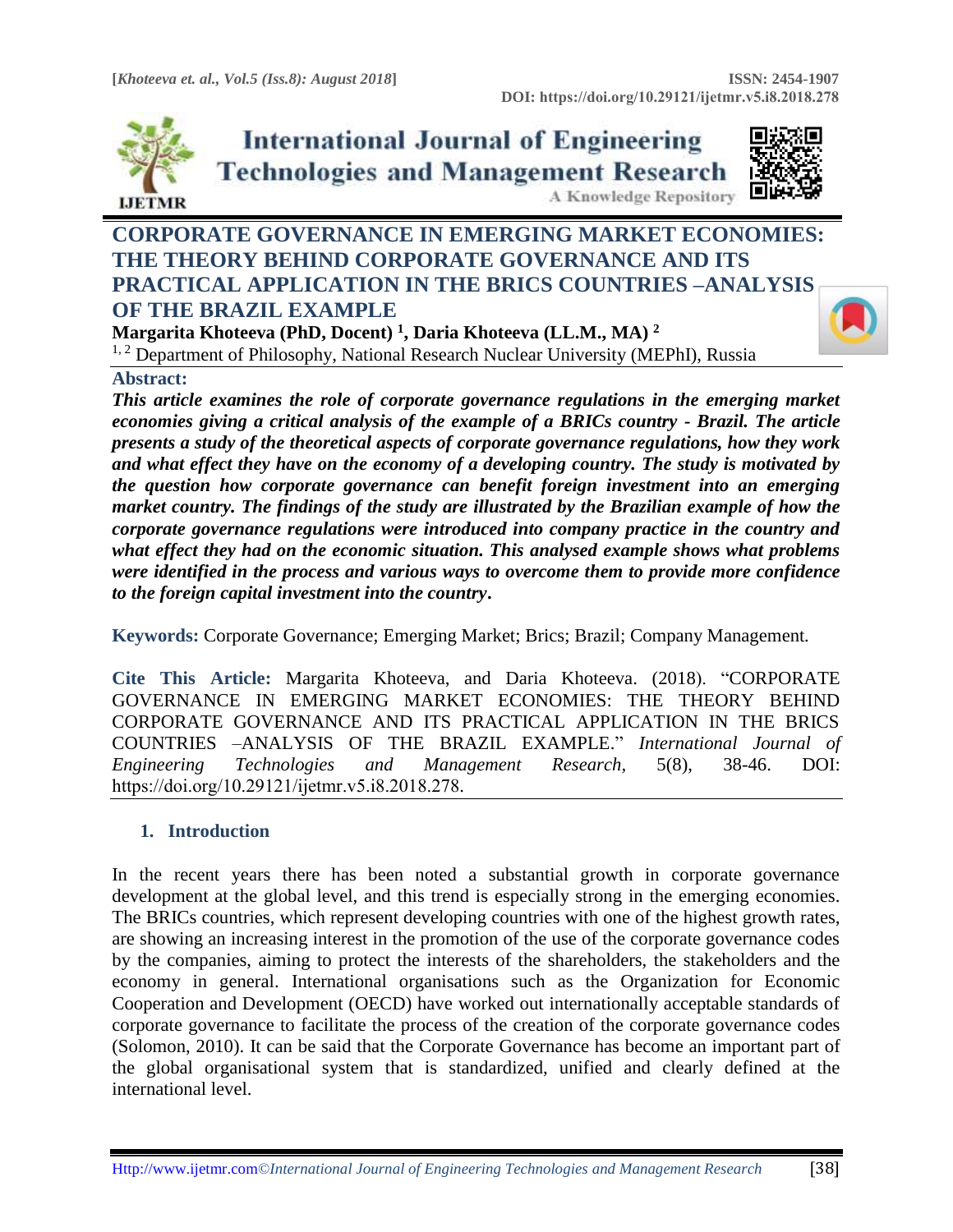$\overline{\phantom{a}}$ 

In this paper, the authors will focus on the analysis of the system of corporate governance from the perspective of the theoretical framework and by providing an example of how corporate governance system is represented in an emerging economy of one the BRICs countries – Brazil.

# **2. Defining Corporate Governance**

The understanding of how corporate governance system works comes from the understanding of the phenomenon of corporate governance in today's world. According to the work of J.Solomon (2010), there does not exist one universally accepted definition of corporate governance. Depending on the country, the definitions vary considerably. The 'narrow' approach to defining corporate governance views it simply as a relationship between a company and its shareholders. This traditional view is expressed in the Cadbury Report (1992), which defines corporate governance as 'the system by which companies are directed and controlled'<sup>1</sup> . However, in the recent years this approach has undergone a review and a broader approach is currently used more often by the academia and the practitioners worldwide.

The broadest definition suggests that companies are accountable to the whole of society, future generations and the natural world. Thus, in the broadest terms corporate governance is defined as the system of checks and balances, both internal and external to companies, which ensures that companies discharge their accountability to all their stakeholders and act in a socially responsible way in all areas of their business activity (Solomon, 2010).

Analysing the definitions of corporate governance further, it can be noted that the purpose of corporate governance is summarized by the following aspects:

- Corporate governance is aimed at facilitating and stimulating the performance of corporations by creating and maintaining incentives that motivate corporate insiders to maximise firms' operational efficiency, return on assets and long-term productivity growth;
- Corporate governance is aimed at limiting insiders' abuse of power over corporate resources – whether such abuse takes the form of insiders' asset stripping or otherwise siphoning off corporate resources for their private use, and/or their causing significant wastage of corporate-controlled resources (the "agency problems") – which are otherwise likely to result from insiders' self-serving behaviour;
- Corporate governance provides the means to monitormanagers' behaviour to ensure corporate accountability and provide for reasonably cost-effective protection of investors' and society's interests vis-à-viscorporate insiders.

Corporate governance as the modern system of corporate control appeared as an answer to several big scandals, such as the Enron case in 2001, or the case of the 'European Enron' – Parmalat in 2003. The fall of Enron accelerated the worldwide agenda for corporate governance reforms (Healy, Krishna, 2003). The Organisation for Economic Cooperation and Development (OECD) has played a significant role in the development and the worldwide implementation of the corporate governance norms and principles.

The final report 'The financial aspects of corporate governance' (usually known as the Cadbury report) was <sup>1</sup> published in December 1992 and contained a number of recommendations to raise standards in corporate governance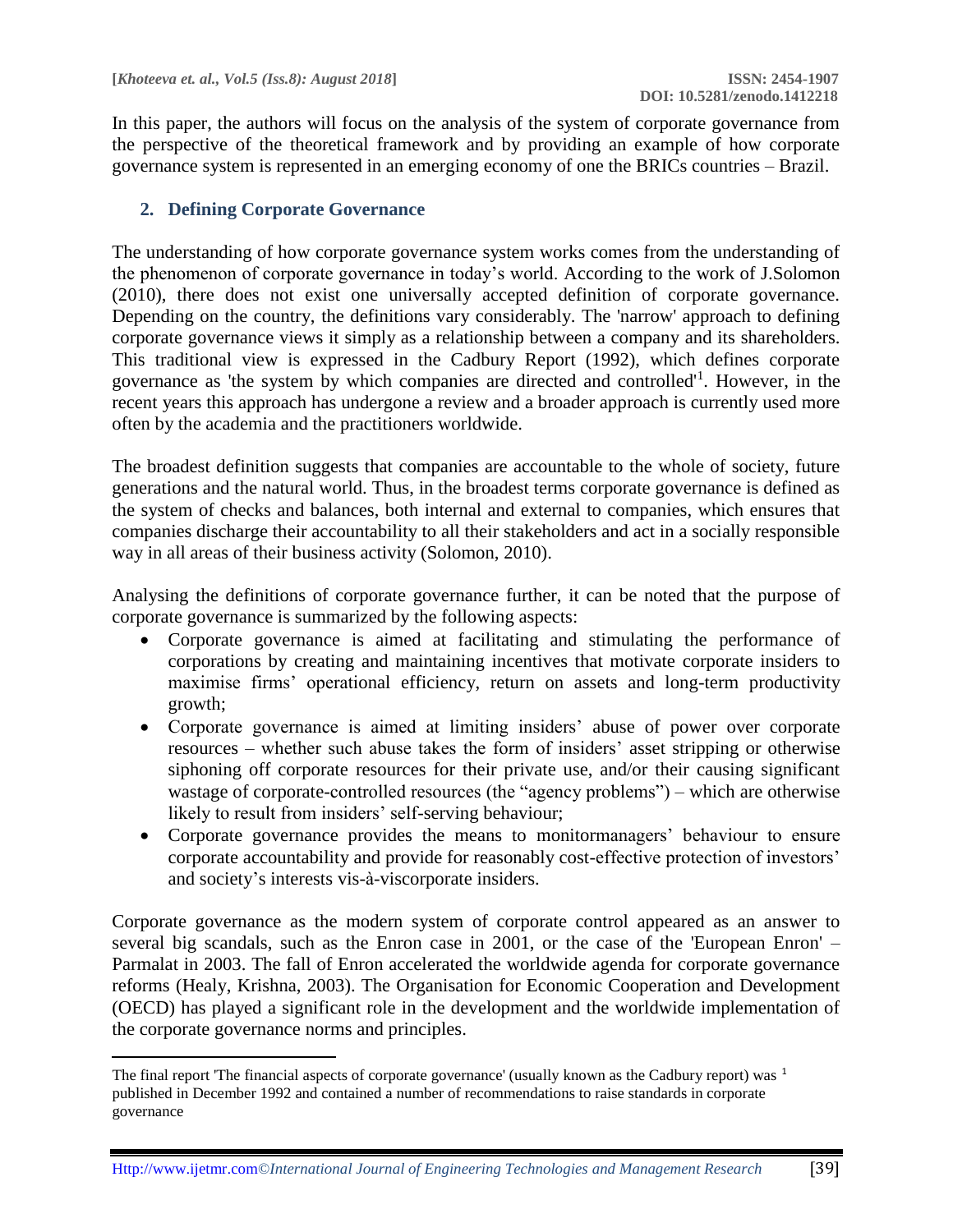The OECD principles of corporate governance were first issued in 1998 and have become an international benchmark for policy makers, investors, corporations and other stakeholders worldwide (OECD, 2004). They have advanced the corporate governance agenda and provided specific guidance for legislative and regulatory initiatives in both OECD and non-OECD countries.

The OECD main criteria that the countries are advised to include in their corporate governance codes are the following:

- Ensuring the Basis for an Effective Corporate Governance Framework
- The Rights of Shareholders and Key Ownership Functions
- The Equitable Treatment of Shareholders
- The Role of Stakeholders in Corporate Governance
- Disclosure and Transparency
- The Responsibilities of the Board

These criteria unite all of the main principles of corporate governance and identify the key practical issues: the rights and equitable treatment of shareholders and other financial stakeholders, the role of non-financial stakeholders, disclosure and transparency, and the responsibility of the board of directors (World Bank report, 2005). Including the mentioned principles in the corporate governance code of a developing country ensures the correct understanding of the functioning of the corporate governance system. For emerging market countries, improving corporate governance is crucial, and it serves a number of objectives. Good corporate governance reduces emerging market vulnerability to financial crises, reinforces property rights, reduces transaction costs and the costs of capital, and leads to capital market development. At the same time, weak corporate governance reduces investor confidence and can discourage outside investment. Pension funds are now continuing to invest more in equity markets, and good corporate governance is crucial to preserve retirement savings (World Bank report, 2005).

#### **3. Theoretical Framework of Corporate Governance**

There areseveral theories that have evolved to help explain and analyse the system of corporate governance. The theoretical approaches analysed below each view corporate governance in a different way depending on the perspective from which the corporate governance is explained. Thus, from the field of finance arises the agency theory paradigm, and from the field of economics – transaction cost theory (Solomon, 2010). Also, according to Solomon (2010), such framework as the stakeholder theory arises from a more social oriented perspective of corporate governance.

The agency problem was first recognized in the 1970's by Jensen and Meckling (1976) when the introduction of limited liability and of corporate ownership to the general public through share ownership (Solomon, 2010) changed the way the companies were controlled. The agency relationship was defined as a contract under which one party (principal) engages another party (the agent) to perform some service on their behalf. The principal delegates some decisionmaking authority to the agent (McColgan, 2001).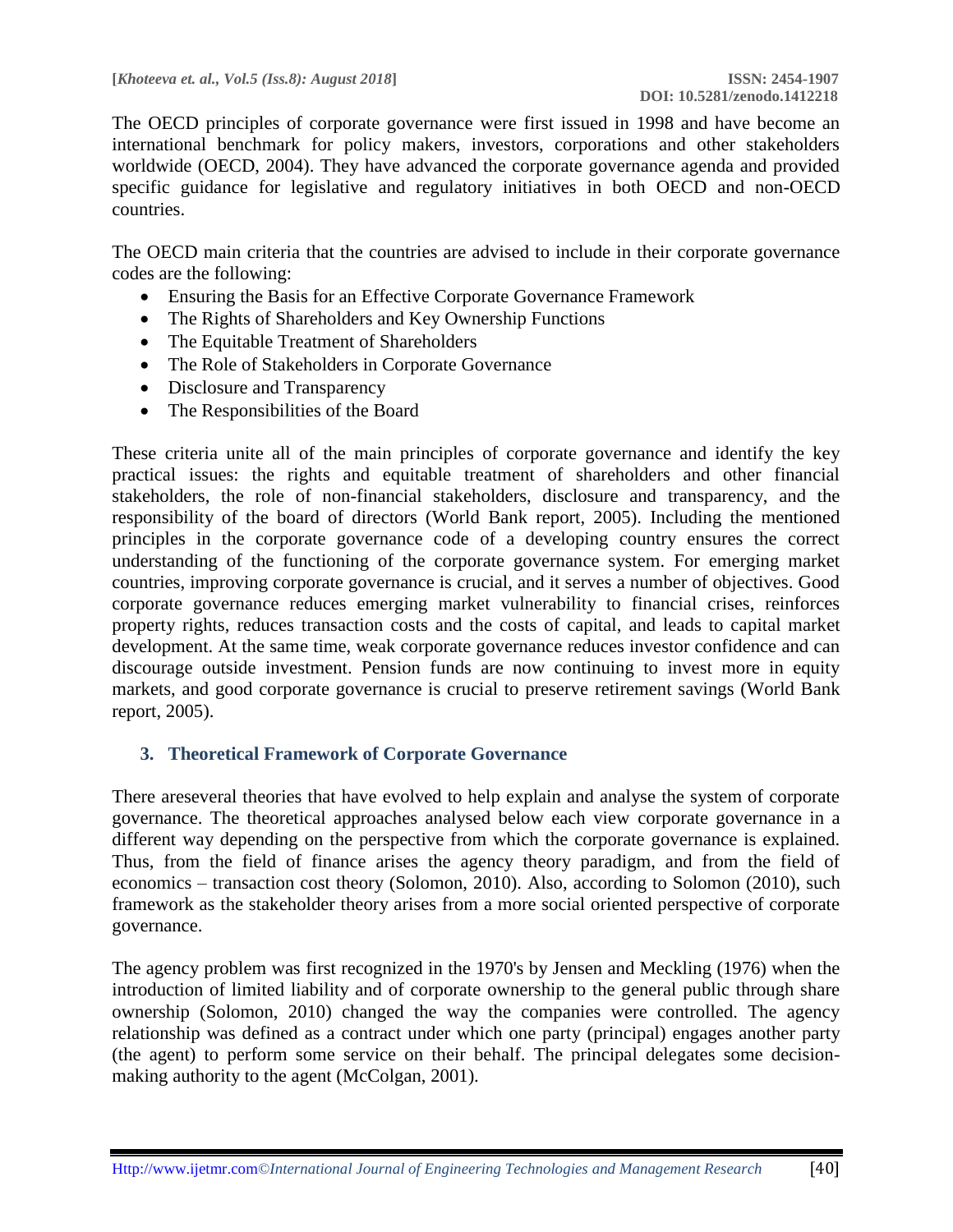The agency problem arises due to the impossibility to have a full control over the actions and decisions of the agent by the principal. Thus, the agency theory presents a view to the problem of how to induce an agent to work in the best interest of the principal. One of the main assumptions in the theory is that the goals of the agent and principal conflict. It is noted by Solomon (2010) that managers sometimes have a tendency towards 'egotism', concentrating on their own interests and not the interests of the shareholders. This can lead to the managers' focus on projects and company investments that provide high short-run profits rather than the maximisation of longterm shareholder wealth by investing in projects that are long-term in nature.

Solomon (2010) suggests that to overcome this agency problem monitoring techniques can be introduced by the shareholder, as well as remuneration contracts for management and debt contracts which seek to align the interests of management to those of the shareholders.

The transaction cost theory, which was introduced by Williamson in 1996, is, in his words, 'an interdisciplinary alliance of law, economics, and organisation' (Solomon, 2010, p.13). Transaction cost theory bases on the fact that firms have become so large that they can substitute for the market in determining the allocation of resources.

The organisations have a choice between two methods of obtaining control over resources:

- the ownership of assets hierarchy solution where decisions over production, supply, and the purchases of inputs are made by managers and imposed through hierarchies;
- buying in the use of assets market solution when individuals and firms make independent decisions that are guided and coordinated by market prices.

A good example of the ownership of assets idea is the case of oil companies that control and make decisions over the process of production, from oil exploration to refining, and eventual redistribution by sales. An example of the second method is any small retail shop whose decisions are guided and coordinated by the market prices.

Another important theory of the analysis of corporate governance is the stakeholder theory that has developed beginning from the 1970's. This theory appeared because the role of companies in society started to receive greater amount of attention over time, with the impact on employees, the environment, local communities (the stakeholders), as well as the shareholders (Solomon, 2010). A basis for the stakeholder theory is that companies are so large, and their impact on society is so great, that they should discharge an accountability to many more sectors of society than just their shareholders. In the broader understanding of the stakeholder theory, the general public may also by viewed as stakeholders because they are taxpayers that provide companies with a national infrastructure in which they work (Pige, 2002). Closely linked to the stakeholder theory is the idea of corporate social responsibility of the company, which is becoming a major issue for companies in the current economic and political environment.

Thus, the theoretical framework analyses corporate governance from different perspectives by showing the impact that it has on the shareholders of the company, on the managers and employees acting on behalf of the shareholders and to the environment and society in which a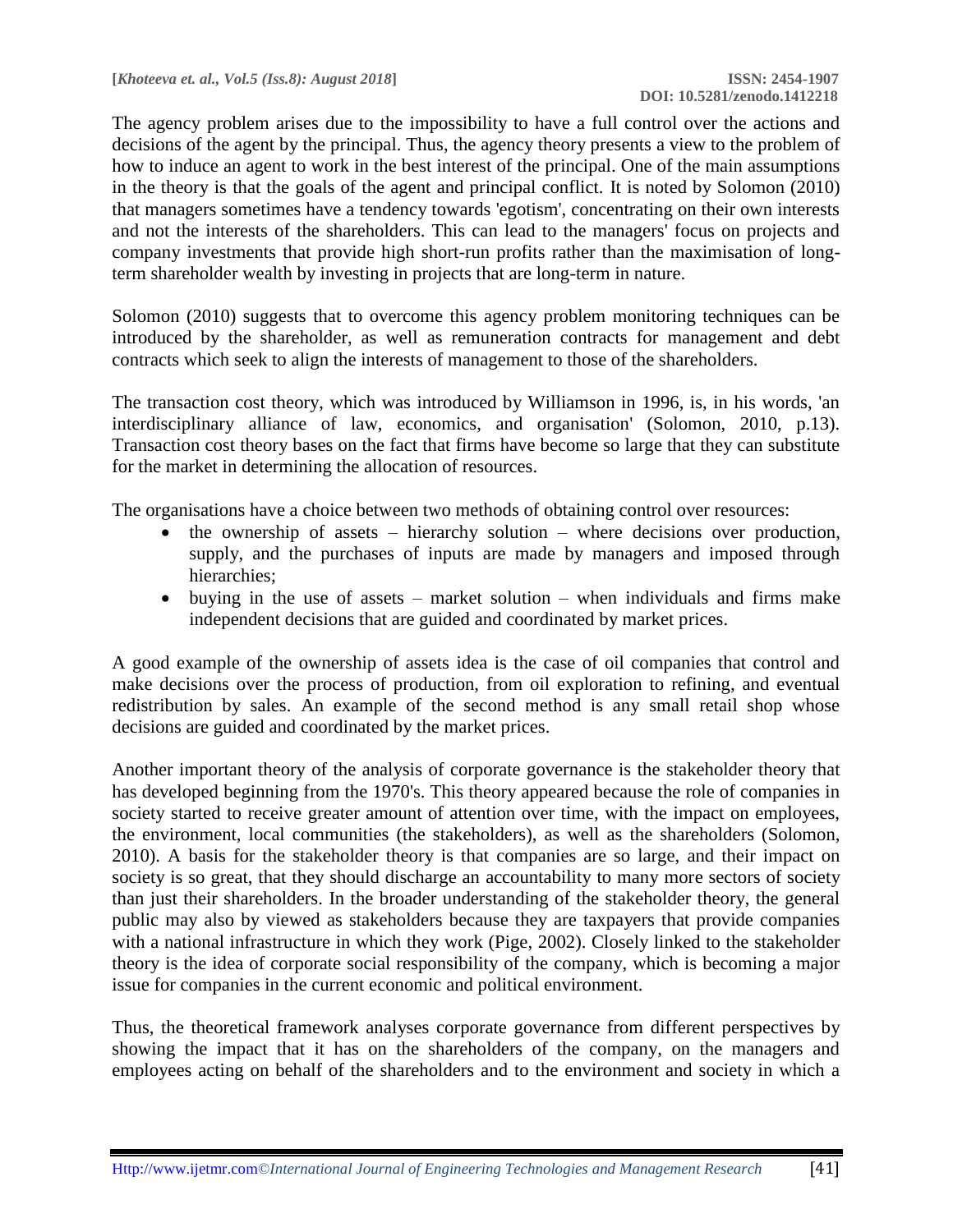company operates. This analysis has a huge importance in understanding the nature of corporate governance.

In different parts of the world the concept of corporate governance varies greatly. Major variations have been made because of circumstances, which are different from country to country. The two major models of corporate governance are:

- 1) Civil law countries. These countries like France, Italy and Germany came up with the focus on the stakeholders in their corporate governance framework and therefore the role of corporate governances was interested to have a balance between their stakeholder groups such as managers, suppliers, employees etc. (Solomon & Solomon, 2004). Also known as an insider model of corporate control, this approach has the biggest control in a company by employees who are very close to the firm's actual workings (Department of Treasury, 1997).
- 2) Common law countries. Countries such as the UK, the USA, Australia and Canada had traditional structures and therefore developed corporate governance framework with the focus on shareholders and their returns and interests. These structures should guarantee corporations' achievements and set objectives by their owners. This approach, also known as the outsider model identifies the distance between the owners and the management of a firm (Department of Treasury, 1997).

The two approaches were very different but also had similarities. In both models, shareholders elected the management board of a firm and gave them the authority to manage the firm under policies set from the firm's shareholders (Himler, 1998). Corporate governance systems in the countries were adaptations from both major models of corporate governance (Solomon & Solomon, 2004).

#### **4. Example of A Corporate Governance Model in An Emerging Economy: Brazil**

Brazil, as one of the BRICs countries and an emerging market country, is a very good place to study the development and the changes, as well as the problems and the recent state of corporate governance regulation (Black et al., 2014). The reasons for an emerging market like Brazil to have corporate governance are the growth of Brazilian's stock exchange listings in 2000, which attracted a lot of investors, the issuance of the OECD principles of CG as well as to rise investment capital and to avoid corporate governance scandals. Since the beginning of the 2000s Brazil has become a more feasible and a more attractive place for companies to raise equity capital, including specific actions to change corporate governance. Economic change includes strong economic growth, achievement of macroeconomic stability, investment grade status for the government and many individual firms. The growth of the pension funds, which became the major investors in public company shares, has also played an important role in the development of Brazil's corporate governance system (Black et al., 2014).

The corporate governance reform in Brazil started in the end of the 90s. Brazilian's corporate governance code was issued in 1999 and has been revised in 2001, 2003, 2004 with the latest version being released in 2010. This code incorporates the best practice of corporate governance and was issued by the Brazilian Institute of Corporate Governance (IBGC). Due to the code, Brazil now is at an advanced stage of corporate governance development (World Bank report,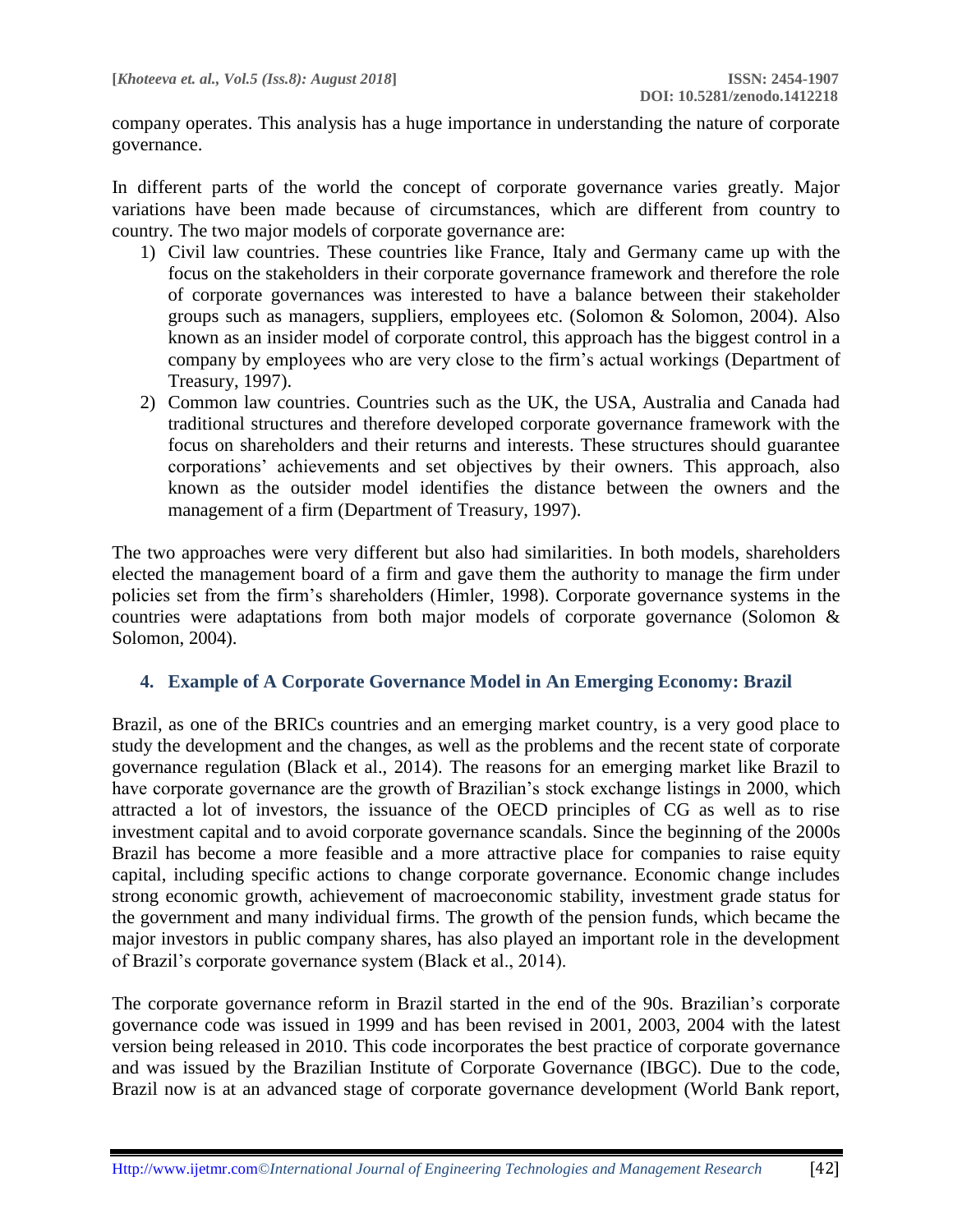2005). The demand for voting shares, transparency, tag along rights and other corporate governance rights has significantly increased. The private sector took the initiative to provide incentives that would bridge the gap between the existing legal framework and best practice for issuers who want to distinguish themselves in the competition for capital at home and abroad. Thus, the requirement for stricter corporate governance regulation was introduced that has given investors a benchmark against which to measure corporate governance.

The objectives of the code are to provide principles and bases of corporate governance to publicly or privately held companies as well as to the limited liability and service provider companies and non-governmental organizations with the purpose of increasing the company's value, facilitate access to capital at a lower cost, enhance corporate performance and insure the sustainability and survival of a company for a long term<sup>2</sup>.

The basic principles of Brazil's corporate governance are divided into four major categories:

**Fairness:** All minority groups should be treated fair and equal, whether by the owners or the stakeholders. (Stakeholders are a vast group that includes suppliers, employees, customers etc.). Discrimination according to policies is completely unacceptable.

**Accountability:** For the accountability of Brazil, corporate governance agents should report all their actions throughout the time they were employed.

Corporate responsibility: Directors of a company must insure a long-life existence, sustainability and a long-term vision of their organizations and must include therefore environmental as well as social interest in the business and its operations. A company's social role should involve for their associates job opportunities, training and work force diversity, as well as improved living standards by including environmental, cultural, social and educational initiatives into the creation of wealth of a company.

**Transparency:** Management board of companies should inform their owners to build up a base of trust internal of an organization as well as external to communicate with their local environment. Communication in terms of economic and financial accomplishment shouldn't be limited to the intangible values such strategies and market activities.

The compliance with these principles allows the companies to solve their managerial problems and to show their reliability where the interests of shareholders and stakeholders are concerned.

## **5. Problems of the Brazilian Corporate Governance Model**

 $\overline{a}$ 

The Brazilian corporate governance problems arise from such factors as the concentration of the decision-making in the hands of few shareholders, poor functioning of the board and disregard of minority shareholders' rights. These are the problems that the corporate governance model that exists in Brazil is aimed at solving. One might say that these are the universal problems that any country faces, but for Brazil it is essential to overcome these difficulties in the corporate management of companies to be able to attract more foreign investors.

The major aims of the Brazilian corporate governance model are the reformatting of the ownership structure, setting up a more strict and transparent control of the board of directors and

<sup>2</sup> Code of Best Practice of Corporate Governance. IBGC – Instituto Brasileiro de GovernancaCorporativa. 2010. See section: Objectives and basic principles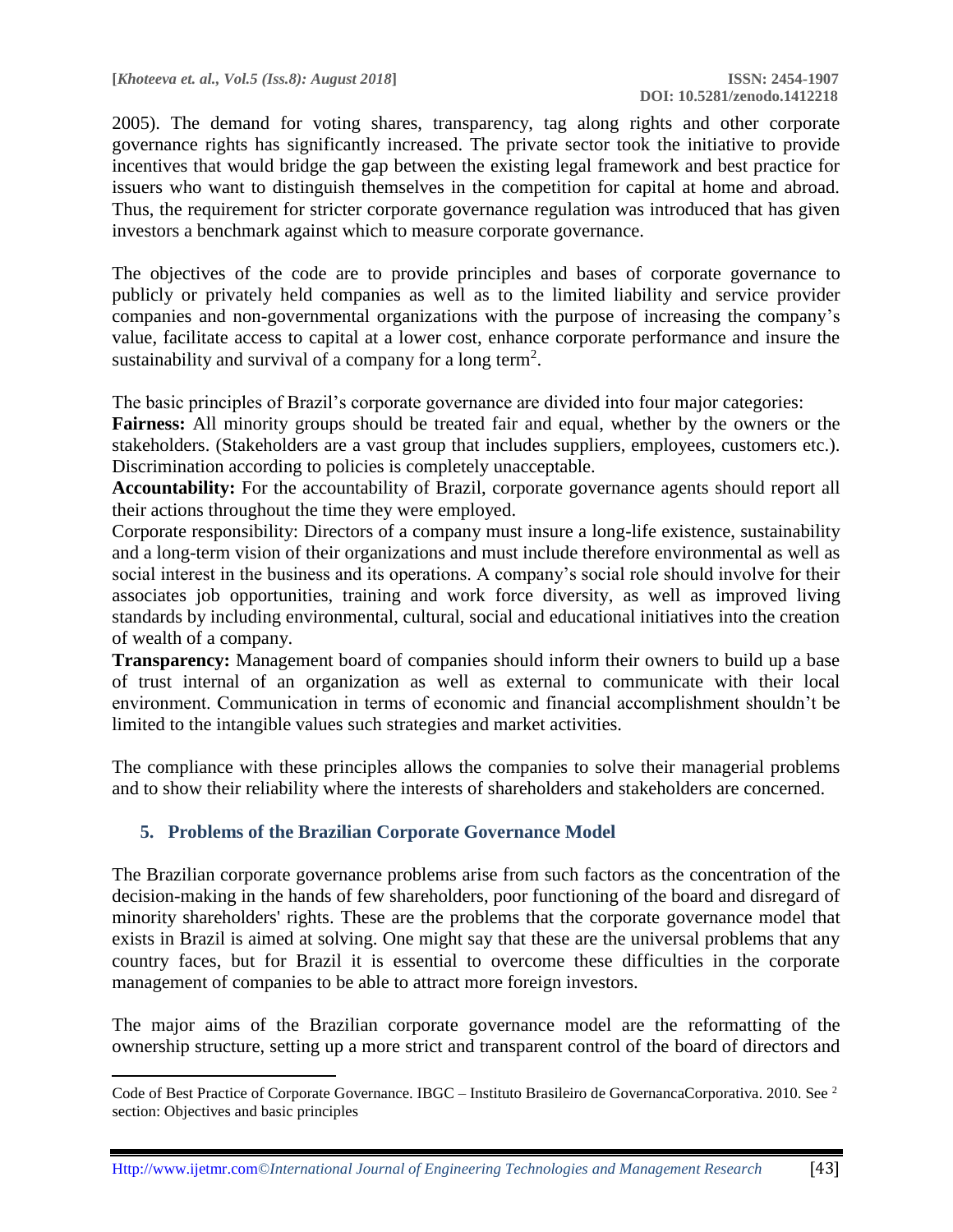creating and granting to all the stakeholders the access to the public information of the companies.

In the ownership structure companies are often family-controlled and even listed corporations are controlled fully by its owners. There is a high concentration of voting shares held by its shareholders as well as a high level of issuance of preferred (non-voting) shares.

The problem of the board of directors is the lack of defined roles between the managers, boards and the controlling shareholders in a family-owned corporation. Directors with an informal work method in terms of lack of internal regulations and misuse of guidelines and the amount of external, not independent, directors are problems which corporations must face. Furthermore, there is a lack of formal accomplishment by board members and CEOs. The only reason board structures are still retained is to meet legal requirements.

Finally, the problem that the Brazilian corporate governance model has encountered is the access to and the content of public information available about the company online or in other open resources (Eddis et al, 2013). The corporate governance framework should ensure that timely and accurate disclosure is made on all material matters regarding the company, including the financial situation, performance, ownership and governance of the company (World Bank report, 2005).

To improve how the theory of corporate governance is applied to practice and to show the problems of the Brazilian corporate governance model, it is useful to analyse a current example of a Brazilian company which has problems dealing with the corporate governance: the Petrobras scandal.

More than two dozen executives from six large construction companies were arrested for inflating bids for Petrobras contracts and paying bribes to members of parliament and the company embezzled money of approximately US\$752.6 million over 7 years. Due to this scandal on February 4, 2015, Fitch downgraded the company's debt ratings to BBB- from BBB, with a negative outlook. The president to Brazil at the time, D. Rousseff, was the chairman of Petrobras in the years of 2003 to 2010 while the embezzlement was going on. She stated that the problems of Petrobras arose from the lack of corporate governance regulations in the company which led to the possibility of high quantity money embezzlement.

Due to the fact that the Federal Government of Brazil controls approximately 60.5% of the Petrobras' voting rights, it has a direct influence on the company's choice of management and operations. Thus, the lack of corporate government regulations in the company was known to the Government as well as the managing bodies of the company. Prosecutors also claimed that the executives conspired to inflate the price of refineries, ships, advertising and other goods and services.

Owing to this reproach and the scandal of embezzled money, the company lost foreign investors, which removed a key source of impetus for improving governance, even though Brazilian funds are increasingly stepping into the breach.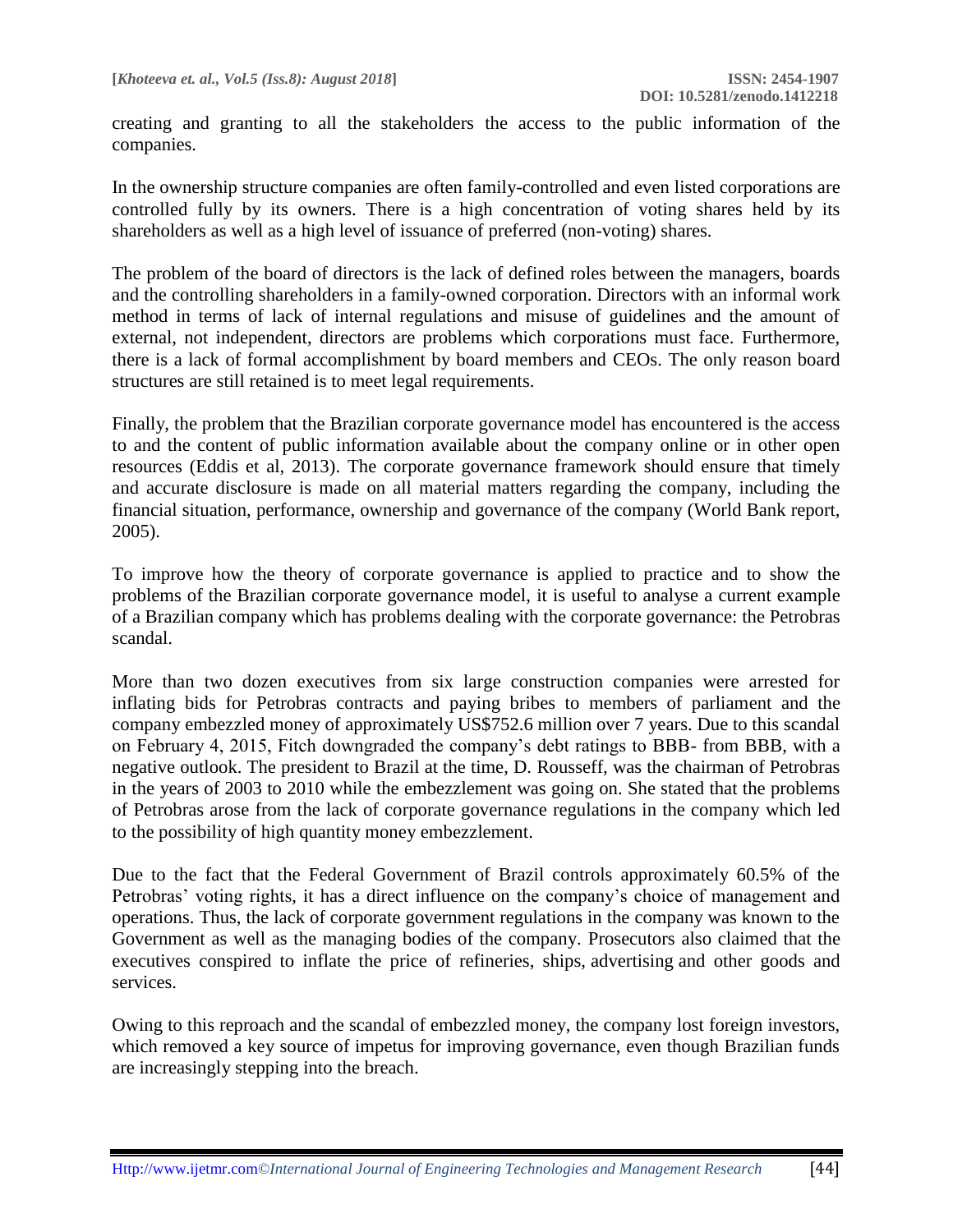As a result of this, Brazilian nation called for the impeachment of the President, as anger intensified over the increasing economic hardship and the multibillion-dollar corruption scandal at the state oil company of Petrobras.

This example of failure to comply with the corporate governance regulations and of high level corruption in a particular company with extensive government connections shows the need for the corporate governance code to be introduced into company practice. Moreover, the provisions of the code need to be complied with to provide the best environment for the company management to act within the corporate governance requirements as well as for the investors to feel safe about their investment.

# **6. Conclusion**

Analysing the state of corporate governance regulation at most emerging market countries, it is safe to say that it is characterized by corporate structures with various levels of ownership and inside shareholders such as minority shareholders (Gerlach 1992; Heugens et al 2009). The consequences of this problem depend on the way institutions work within the country and the strict observance of a country's corporate governance policy. Minority shareholders can't be protected against self-dealing by dominant shareholders if there is no regulation and control in a country. Furthermore, corporate governance can't work out properly if a country's institutions admit dominant shareholders to benefit from its owned and controlled firms.

As it can be seen from the example, Brazil needs to work on its corporate governance rules and regulations to avoid the creation of ownership structures inside the companies, corruption and embezzlement like the example of Petrobras shows above. Due to these reasons of failure of corporate governance foreign investors have doubts and worries when planning to invest into emerging markets so the economies of countries such as Brazil can develop continually.

## **References**

## **Books**

- [1] Solomon, J. (2010), Corporate governance and accountability. 3<sup>rd</sup> edition.
- [2] Solomon, J. & Solomon, A. (2004), Corporate Governance and Accountability, Chichester: Wiley
- [3] Gerlach, M.L. (1992), Alliance capitalism: The social organization of Japanese business. Berkeley, CA: University of California Press.
- [4] Heugens, P./ Van Oosterhout, J.H./ van Essen, M. (2009), Meta-analyzing ownership concentration and firm performance in Asia: Towards a more fine-grained understanding. Asia Pacific Journal of Management

#### **Articles**

- [1] Black, B., Carvalho, A.G., Oliveira Sampaio, J. (2014), The Evolution of Corporate Governance in Brazil. North-western University School of Law, Law and Economics Research paper 12-22. See website: http://ssrn.com/abstract=2181039.
- [2] Eddis, C., Grau, M., Miller, J., Moklestad, M. (2013), Corporate Governance Comparison and Analysis: Brazil. Drake Management Review, Vol.3, Issue 1.
- [3] Healy, Paul M., Krishna G. Palepu. (2003), The Fall of Enron. Journal of Economic Perspectives.
- [4] Jensen, M.C. and W.H. Meckling. (1976), Theory of the Firm: Managerial Behaviour, Agency Costs and Ownership Structure. Journal of Financial Economics 3 (4), 305-360.